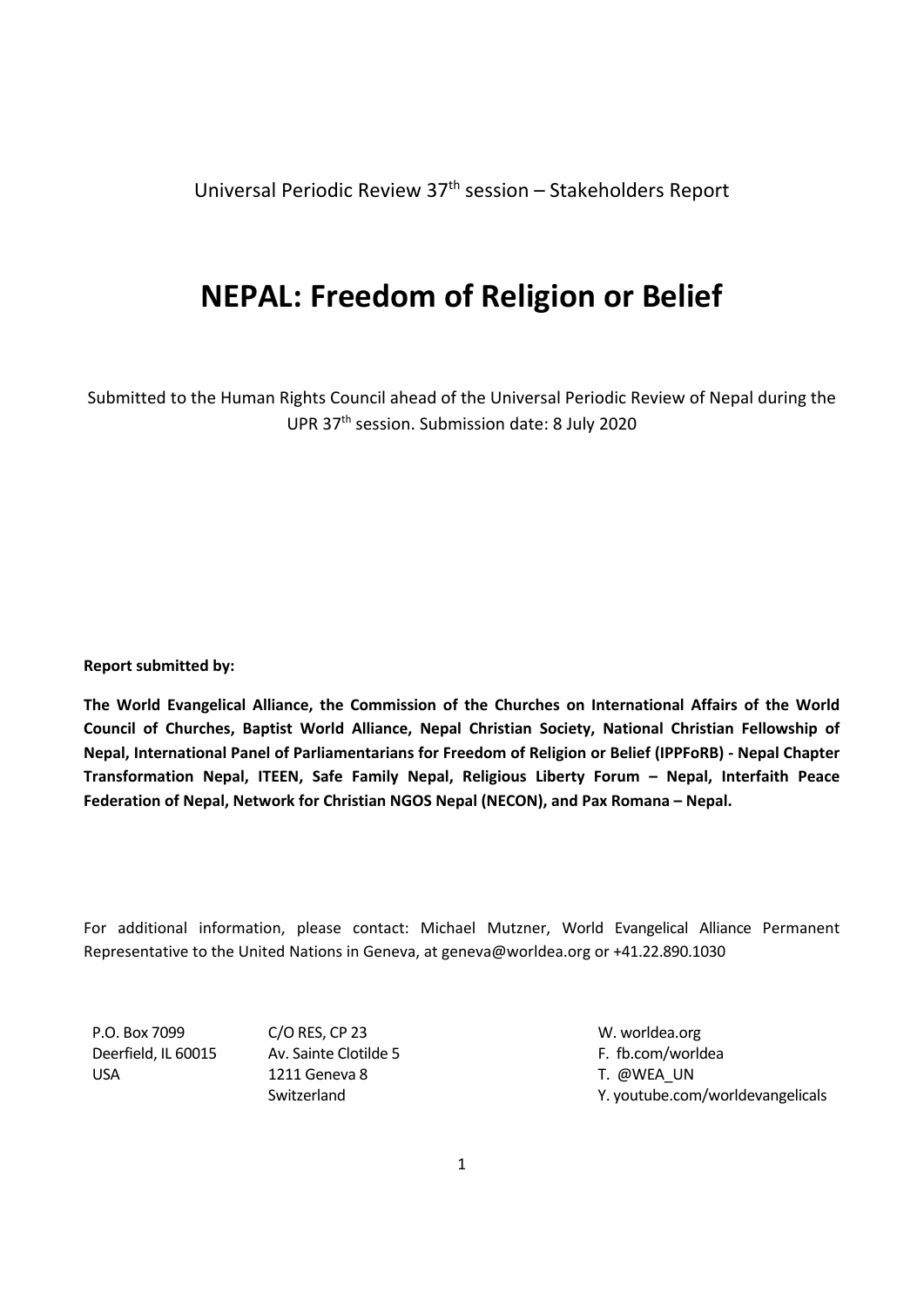## **Table of Contents**

| No Accountability for Violence Against Christians and Attacks Against Church Property4 |  |
|----------------------------------------------------------------------------------------|--|
|                                                                                        |  |
|                                                                                        |  |
|                                                                                        |  |
|                                                                                        |  |

- 1. Our report addresses the situation of freedom of religion or belief in Nepal in law and in practice.
- 2. Unless stated otherwise, the Religious Liberty Forum Nepal (RLFN), <sup>a</sup> platform of Christian organizations and individuals in Nepal advocating for the right to freedom of religion or belief, is the source for the cases of violence and attacks against Christians and churches, and for the cases of government harassment of Christians. Third-party information is referenced in the footnotes and has been corroborated by the RLFN.
- 3. Since the last UPR of Nepal in November 2015, the country has experienced growing hostility towards minority religious groups. Faith based organizations which are actively engaged in Nepal are reporting mounting challenges and infringements to their right to freedom of religion or belief, as well as to the operations of international and local NGOs.

## **Restrictions on the Right to Freedom of Religion in the Constitution**

- 4. In 2015 Nepal enacted <sup>a</sup> new constitution. Article 26-1 of this constitution protects the right to freedom of religion or belief by stating that "every person who has faith in religion shall have the freedom to profess, practices and protect his or her religion according to his or her conviction." Article 26-1 does not include the right to choose or change <sup>a</sup> religion.
- 5. Wide and far-reaching restrictions on the right to freedom of religion are imposed in the third clause of Article 26 which states *"No person shall, in the exercise of the right conferred by this Article, do, or*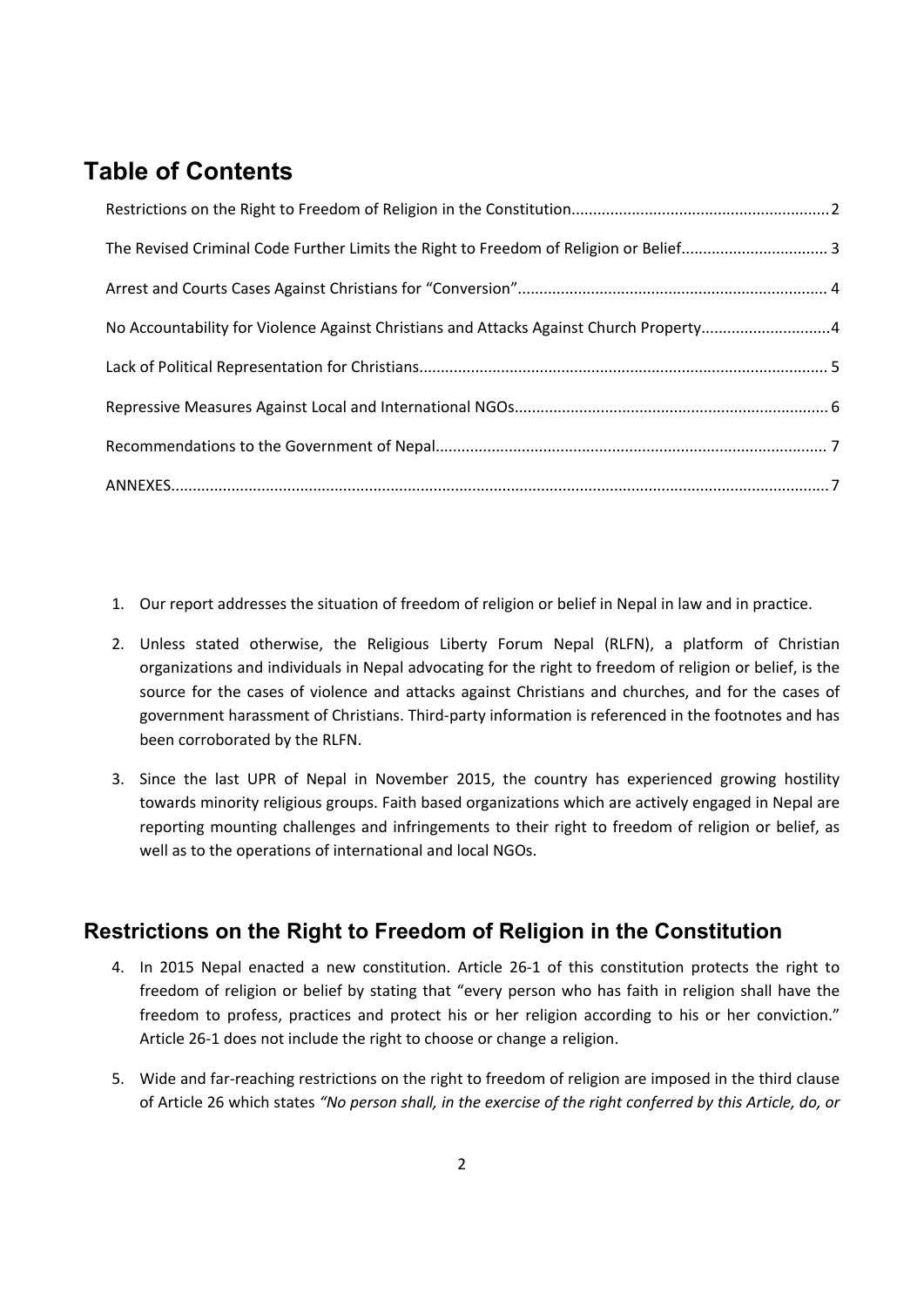<span id="page-2-0"></span>*cause to be done, any act which may be contrary to public health, decency and morality or breach* public peace, or convert another person from one religion to another or any act or conduct that may *jeopardize the other'<sup>s</sup> religion and such act shall be punishable by law."*

- 6. This provision conflicts with Nepal'<sup>s</sup> constitutional "proportional and inclusive" principles as outlined in the constitution'<sup>s</sup> preamble. It creates the risk of significant infringements to the right to freedom of religion of belief by introducing the vague and far-reaching notion of "conduct that may jeopardize the other'<sup>s</sup> religion," as well as by including the assumption that religious conversion is something forced and not freely chosen.
- 7. Furthermore, Article 4 of the constitution provides an explanation of the term "secular" as follows: "'secular' means religious, cultural freedoms, including protection of religion, culture handed down from the time immemorial". This explanation for the term "secularism" is problematic as it seeks to give <sup>a</sup> special status to *Sanatana* – the religion and culture handed down from ancient times which is commonly understood as Hinduism – over and above other all religious faith and traditions.
- 8. Article 26-2 states that "Every religious denomination shall have the right to operate and protect its religious sites and religious Guthi (trusts). Provided that nothing shall be deemed to prevent the regulation, by making law, of the operation and protection of religious sites and religious trusts and management of trust properties and lands." In contrast to this article, there are no legal provisions for registration of churches and their properties such as worship centers, institutions, schools, Bible colleges, burial grounds or social organizations. Currently, church property is registered either under NGOs, or in the name of individuals.

#### **The Revised Criminal Code Further Limits the Right to Freedom of Religion or Belief**

- 9. A revision to the Criminal Code which came into effect in 2018 further refined the intent of the aforementioned constitutional amendment.
- 10. Article 156 of the Criminal Code criminalizes, with two years of imprisonment, the wounding of "religious sentiments of any caste, community or ethnic groups by using texts, writing, verbal, symbols or any other means."
- 11. Article 157 of the Criminal Code punishes, with one year of imprisonment, anyone who "knowingly poses any form of hindrance to the religious tradition of other faith being practiced since ancient times (Sanatan)." Article 158 of the Criminal Code limits the right to choose one'<sup>s</sup> religion in the following terms: "(1) No one should involve or encourage religious conversion; (2) No one should convert <sup>a</sup> person from one religion to another religion or profess their own religion and belief with similar intention by whether using or not means of attraction, and by disturbing the religion or belief of any ethnic groups or community that is being practiced from time immemorial (Sanatan)."
- 12. The vague wording of the Code is conducive to arbitrary application and misuse. The changes to the Constitution and Criminal Code strengthen the position of Hinduism, to the detriment of other religions, and has <sup>a</sup> "chilling effect" on freedom of expression as it fails to provide the clear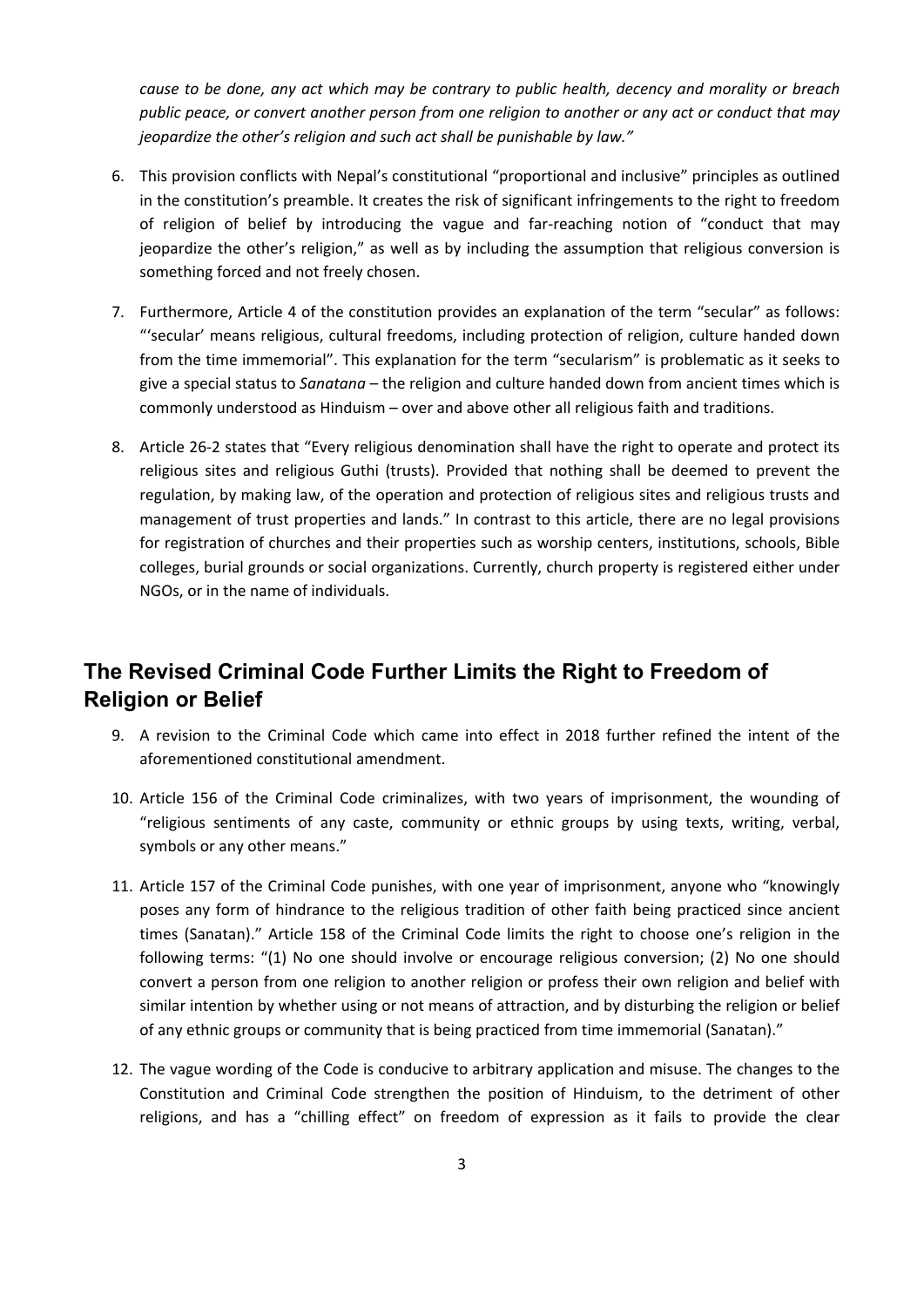<span id="page-3-0"></span>boundary of what is prohibited. These clauses can be and have been invoked against <sup>a</sup> wide range of legitimate expressions of religious faith that are protected by international law.

#### **Arrest and Courts Cases Against Christians for "Conversion"**

- 13. For this report, we have documented cases where 19 persons were arrested and taken to court on charges of "conversion" during the course of 2018, and 15 persons in 2019. While we have documented cases prior to 2018, our reporting is most systematic, but not exhaustive, in 2018 and 2019. To-date, no one has been convicted on the basis of articles 156, 157 and 158 of the Criminal Code. Several court cases are currently ongoing.
- 14. In an emblematic case that unfolded on 23 April 2019, the Nepalese police arrested four people in Hotel Doko, Ghorahi, Dang District, during an indoor pastors training. The detainees were charged with religious conversion and distribution of Christian material, despite not holding any public activity. The detainees were released on 29 April. And in February 2020, the courts dropped all charges against the four Christians.
- 15. On 22 March 2020, Pastor Keshav Raj Acharya, in Pokhara, was arrested by Kaski District Police on the charges of violation of public health and peace order, following the publication of <sup>a</sup> video of him praying against the corona virus in February 2020 (filmed prior to the lockdown in Nepal). District administration Kaski fined him and ordered release but he was not released from the custody instead <sup>a</sup> new charges were brought forward accusing the pastor of "conversion activities". These charges were based on the same video that was filmed in February. On 13 May, the police took him into custody from the court premises in Dolpa district. Petitions were made to the Supreme Court in Nepal and to the National Human Rights Commission of Nepal. Pastor Raj Acharya remained in prison until 28 June when the court released him on bail. His court case involving charges of "conversion activities" is ongoing.
- 16. We have included in the annex <sup>a</sup> list of cases of detention of Christians and of court cases against them that the Religious Liberty Forum Nepal documented, or documented by third parties and corroborated by the RLFN (ANNEX 1).

## **No Accountability for Violence Against Christians and Attacks Against Church Property**

- 17. Legislative and political developments have been accompanied with increased violence against religious minorities, especially against the Christian minority.
- 18. While there were no attacks on church buildings in 2019, five attacks on church buildings took place in 2018. One attack took place in 2017. To-date, no one has been held accountable for all these attacks on church buildings. The following are the documented cases of attacks on church buildings in 2017 and 2018.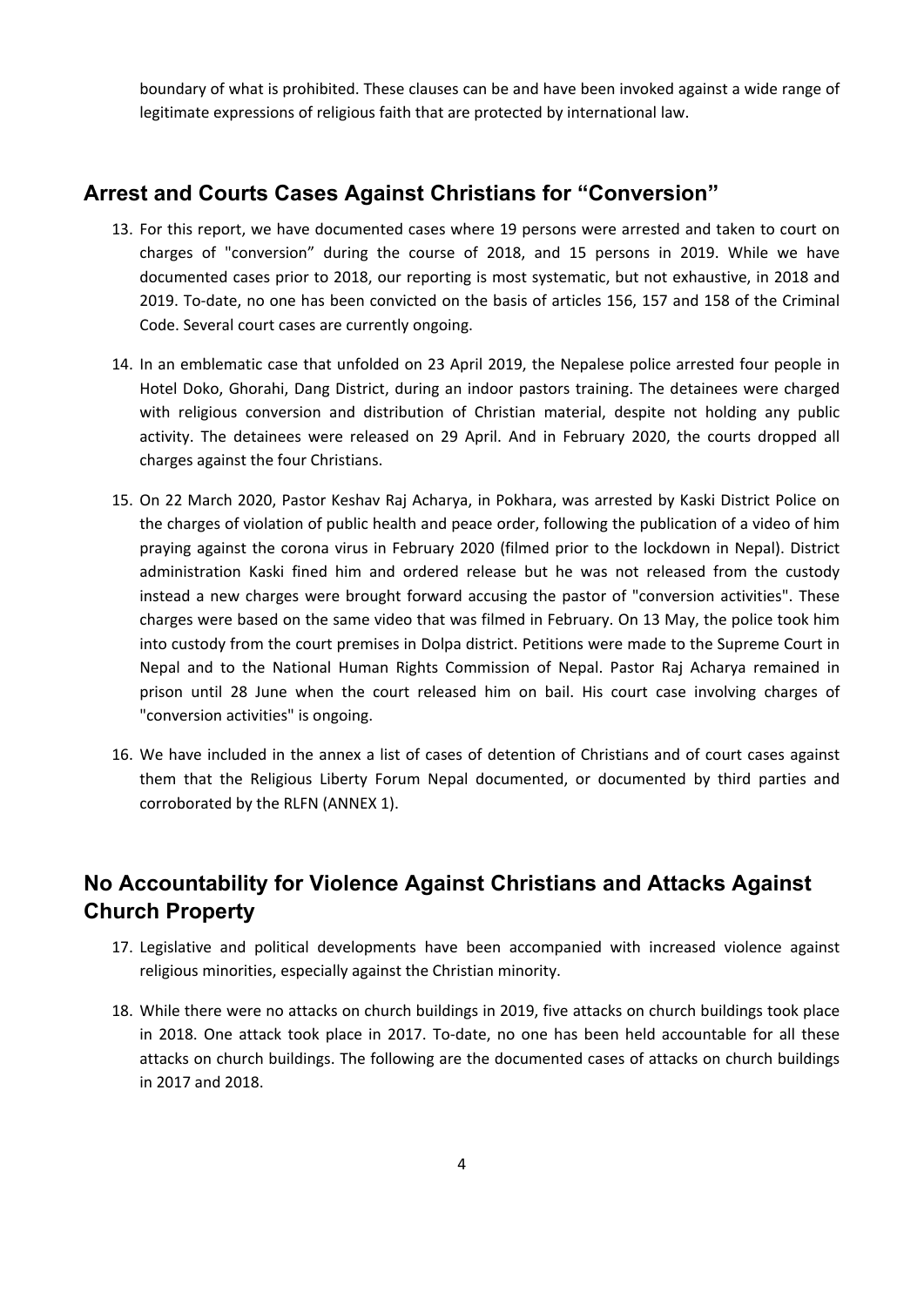- <span id="page-4-0"></span>a. On 14 September 2015, in Jhapa district, bombs went off at two churches causing structural damage only to buildings. Three police officers were injured on 15 September while attempting to defuse bomb at <sup>a</sup> third church. Pamphlets promoting radical Hindu organization were found at all 3 sites.<sup>1</sup> One person was arrested.
- b. On 18 April 2017, several persons attacked Assumption Roman Catholic Cathedral in Lalitpur, Kathmandu Valley. The church compound sustained significant damage, but attackers couldn't enter the church building.<sup>2</sup>
- c. On 1 March 2018, an arson attack was carried out on Dhading church, in Hindugh, Dhading. It was rebuilt as <sup>a</sup> temporary church which was again burnt down within 3 weeks.
- d. On 5 May 2018, an arson attack was carried out on <sup>a</sup> Catholic church in Kohalpur, Banke District. A group of eight to ten unidentified arsonists reportedly warned locals to stay inside their houses, before breaking into St. Joseph'<sup>s</sup> Catholic Church, in the town of Kohalpur, in the early hours of 5 May. They then doused it with petrol and set it alight.<sup>3</sup>
- e. In May 2018, four churches in Dhangadhi, in Kanchanpur, in Doti and in Panchthar were attacked over <sup>a</sup> five-day period from 9 May. No one was killed as the attacks were carried out at night, but the churches were set of fire and suffered <sup>a</sup> substantial amount of structural damage, resulting in thousands of dollars of repairs. The church in Dhangadhi was attacked by <sup>a</sup> bomb thrown through <sup>a</sup> window. 4
- 19. We have included in the annex <sup>a</sup> list of cases of violence and threats of violence against Christians that the Religious Liberty Forum Nepal documented, or documented by third parties and corroborated by the RLFN (ANNEX 2).

#### **Lack of Political Representation for Christians**

20. Nepal'<sup>s</sup> elections are based on <sup>a</sup> proportional representation system. However, in February 2018, the European Union's Election Observation Mission to Nepal stated, in its report on Nepal'<sup>s</sup> House of Representatives and provincial assembly elections, that Christians were not represented in the election, despite comprising 1.4 percent of the population. The report indicated that Nepal's electoral system is not fully inclusive, as claimed in the constitution.

<sup>1</sup> Churches bombed as Nepal stays secular, 15 September 2015, https://www.worldwatchmonitor.org/coe/churchesbombed-as-nepal-stays-secular/

<sup>2</sup> 2018 International Religious Freedom Report of the United States Department of State

<sup>3</sup> Nepal: Catholic church interior 'entirely destroyed' after arson, 11 May 2018,

https://www.worldwatchmonitor.org/coe/nepal-catholic-church-interior-entirely-destroyed-by-arson-attack/ 4 Nepal: Four churches targeted in arson attacks, 15 May 2018,

https://www.csw.org.uk/2018/05/15/press/3974/article.htm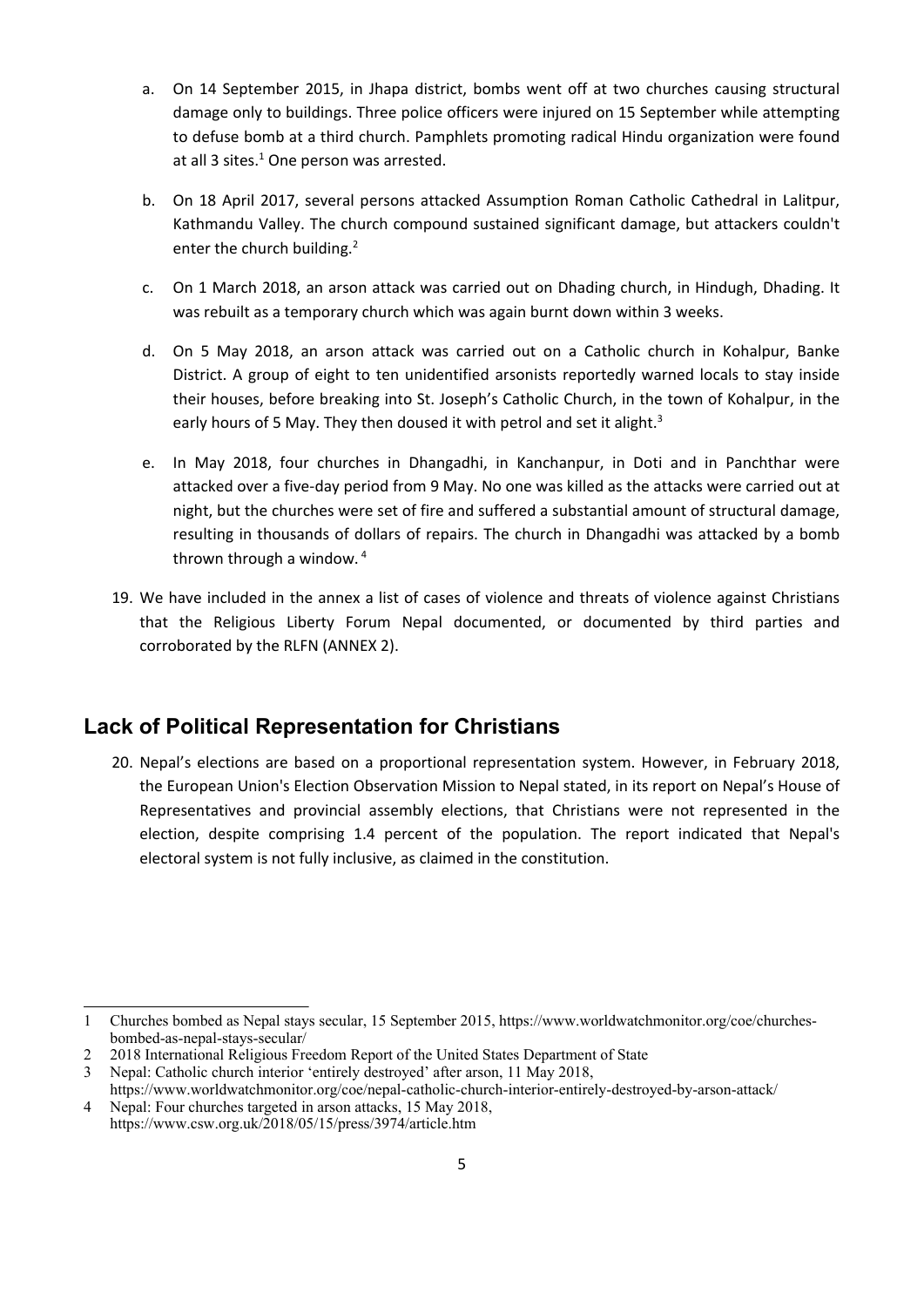#### <span id="page-5-0"></span>**Repressive Measures Against Local and International NGOs**

- 21. There are more than 200 international non-governmental organizations (INGOs) and approximately 50,000 non-governmental organizations (NGOs) in Nepal. The government is seeking to tighten its regulation of INGOs and NGOs, as it has tried to do many times in the past.
- 22. In May 2018, Nepal'<sup>s</sup> government issued <sup>a</sup> draft document, the National Integrity Policy, laying down strict guidelines about what aid agencies and non-government groups can and cannot do. Aimed at regulating the activities of, namely, Western aid agencies, this policy has broad working, and could easily be misused to restrict the activities of religious minority groups. This policy stipulates that international non-governmental organizations "must not act against Nepal'<sup>s</sup> civilization, culture, social relations and goodwill," and "must not push for their religious, social or other agendas in Nepal." The policy adds that "INGOs assisting foreign embassies and religious missions (...) will be barred."
- 23. In June 2018, Nepali media outlets reported that the ministers from Home Affairs Ministry and Ministry of Women, Children and Senior Citizen have jointly decided not to renew the registration of local NGOs and INGOs who are involved in religious activities.
- 24. Leaders of international NGOs carrying out humanitarian aid report that their work is increasingly under threat from new governmental directives, including the National Integrity Policy. The Policy also has had <sup>a</sup> major impact on other entities including national NGOs.
- 25. These directives include the following concerns: (a) The tax free status of NGOs is no longer being renewed; (b) Chief District Officers in various regions are blocking the sale of NGO property; (c) Humanitarian aid workers are experiencing increased challenges in having their visas renewed, an appreciable amount having had to leave the country already; and (d) The State'<sup>s</sup> expressed intent to expropriate NGO-owned land.
- 26. The NGO leaders report that many of the clauses in the policy existed previously but had not been consistently implemented or enforced. They report <sup>a</sup> lack of clarity as to what some of the processes and procedures outlined in the policy actually mean, but it seems likely that parts of the policy are unconstitutional and in violation of Nepal commitments under international human rights law.
- 27. The National Integrity Policy refers to the issue of proselytization, which was made <sup>a</sup> criminal offense in 2018, but it also mentions "influence or inspire" in the context of religious freedom. This is vague language and at risk of subjective interpretation. One organization which has been careful to adhere to the law regarding proselytization expressed concern that their practice to have <sup>a</sup> devotional session once <sup>a</sup> week which was optional for staff, was recognized to be <sup>a</sup> risk and open to misunderstanding and condemnation as <sup>a</sup> result of the policy.
- 28. The language around advocacy and lobbying is ambiguous. The policy contains ambiguous language about promoting the agenda of foreign governments, religions or bringing harm to Nepali culture. This would need to be clarified before the policy is made into law.
- 29. The level of commitment of the government to making the policy into law is also unclear. Currently